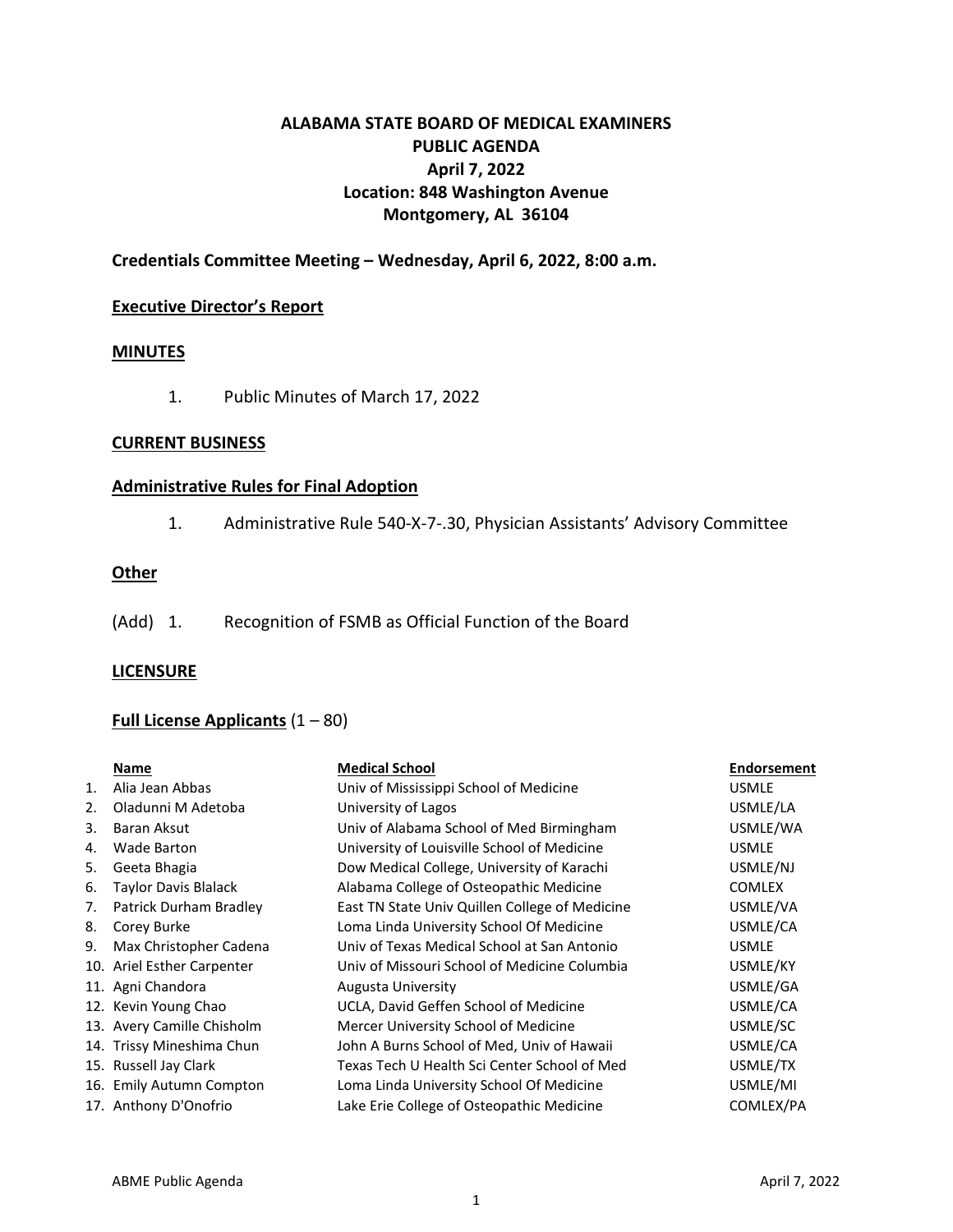- 
- 
- 
- 
- 
- 
- 
- 
- 
- 
- 
- 
- 
- 
- 
- 
- 
- 
- 
- 
- 
- 
- 
- 
- 
- 
- 
- 
- 
- 
- 
- 
- 
- 
- 
- 
- 
- 
- 
- 
- 
- 
- 
- 
- 
- 
- 
- 
- 

#### **Name Medical School Endorsement**

18. Adam Matthew Delong Mercer Univ College of Health Professions USMLE 19. Ryan Lance Densmore Univ of AL School of Medicine Birmingham USMLE/IA 20. Caroline Hicks Densmore Univ of AL School of Medicine Birmingham USMLE/IA 21. Jessica Arnold Duddleston Univ of Mississippi School of Medicine USMLE/NC 22. Bassel El-Rayes **American University of Beirut** American University of Beirut American USMLE/MI 23. Yousif A Hussiein Elmofti Christens University of Khartoum Christens Communisty Christens USMLE 24. Rosalyn Keani Enos John A Burns School of Med, Univ of Hawaii USMLE/HI 25. Ryan Michael Flaherty **Univ of North Texas Health Science Center** COMLEX/OH 26. Vernon Joseph Forrester Virginia Commonwealth Univ School of Med USMLE/VA 27. Ken Masui Fujimura New York Medical College USMLE/CA 28. Steven James Gangloff SUNY Buffalo Sch of Med & Biomedical Sci SUSMLE/PA 29. Tyler Charles Greathouse Lake Erie College of Osteopathic Medicine COMLEX/OH 30. Malia Shay Gresham Baylor College of Medicine New York Number 2008 Number 2016 31. Mridul Gupta Government Medical College Amritsar USMLE/NJ 32. Amr Youssry Hammouda and Alexandria University - Egypt Camera Alexandria University - Egypt 33. Lindsey Elizabeth Hastings University of Kentucky College of Medicine USMLE/KY 34. Alyssa Danielle Higgins Kirksville College of Osteopathic Medicine COMLEX 35. Edward Earl Icaza University of Oklahoma College of Medicine USMLE/AZ 36. Chike Augustine Ilorah Nnamdi Azikiwe University USMLE/KY 37. Tahreem Iqbal University of Maryland School of Medicine USMLE/MD 38. Jordan Keeley Ivey Univ of Alabama School of Med Birmingham USMLE 39. Bayley Alexandra Jones Univ of Alabama School of Med Birmingham USMLE 40. Kyle Michael Kidwell **Augusta University** Chronic Chronic USMLE 41. Luis N R Lantigua Tatem Universidad Autonoma De Santo Domingo USMLE/DE 42. Douglas Rhett Layman Univ of TN Health Science Center College of Med USMLE/TN 43. Yeasol Michelle Lee St Georges University of London USMLE/TX 44. Samuel Christian Lee Hand Univ of Alabama School of Med Birmingham USMLE/PA 45. Lindsay Seihyun Lim Loma Linda University School Of Medicine USMLE 46. Edrick Gabriel Lugo Millan Universidad Central Del Caribe School of Med USMLE/PR 47. Lea Nichole Maddox **Alabama College of Osteopathic Medicine** COMLEX/MI 48. Valeria Makeeva Univ of Alabama School of Med Birmingham USMLE/GA 49. Pooja Mohan Rao K.S. Hegde Medical Academy USMLE/DC 50. Palee Lashell Myrex Univ of Alabama School of Med Birmingham USMLE/NC 51. James Dennis Odum University of Kansas School of Medicine USMLE/MO 52. Erica Pelote **Meharry Medical College School of Med** USMLE/GA 53. Vanessa Billstone Peyton Eastern Virginia Medical School USMLE/CA 54. Minh Pham Univ of Mississippi School of Medicine USMLE/MS 55. Christopher Wade Pile Eastern Virginia Medical School USMLE/VA 56. Cole McKee Richardson William Carey Univ College of Osteo Med COMLEX/MI 57. Sonia P Rodas Marquez Universidad del Azuay USMLE/OH 58. Marcos Gabriel Rosado Campbell U Jerry M. Wallace Schof Osteo Med COMLEX/MI 59. Jennifer Carolyn Schanzle Kirksville College of Osteopathic Medicine COMLEX/MO 60. Banita Banu Sehgal Western Univ, College of Osteo Med of Pacific COMLEX/CA 61. Anant Shenoy Pennsylvania State Univ College of Medicine USMLE/MA 62. Bassam Nabih Shukrallah St. Matthew's University St. Matthew's University St. Matthew's USMLE/MN 63. Praveen Singh The Indira Gandhi Medical College The Theorem Communication of the USMLE/IN 64. Kathleen Marie Tompkins Univ of NC School at Chapel Hill School of Med USMLE/NC 65. Rebecca Ann Uhlmann Univ of TN Health Sci Center College of Med USMLE/IA 66. Jacqueline Valadez Alabama College of Osteopathic Medicine COMLEX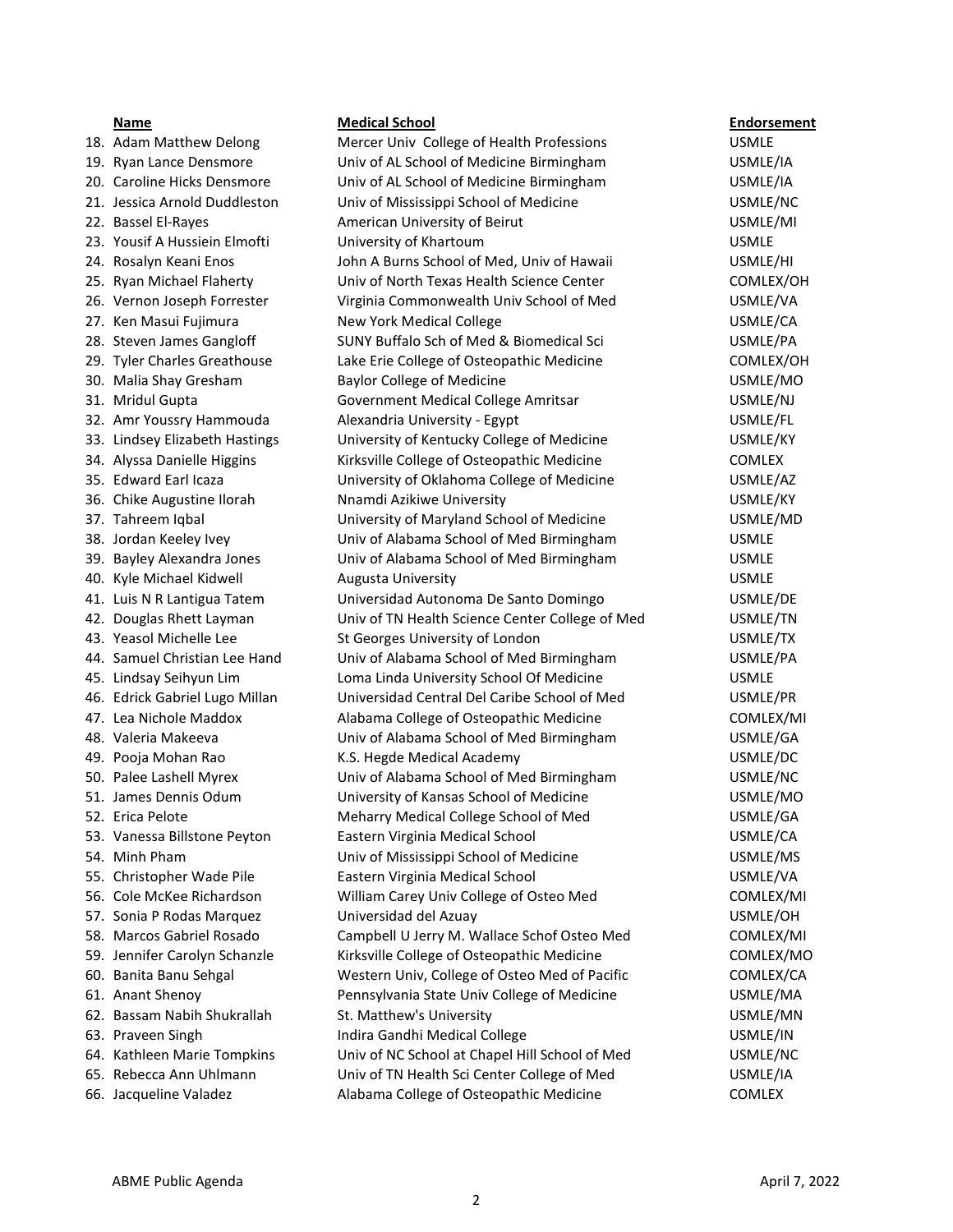#### **Name Medical School Endorsement**

| 67. David Valentine       | University of Rochester School of Medicine    | USMLE/NY      |
|---------------------------|-----------------------------------------------|---------------|
| 68. Eric Michael Vess     | University of Virginia School of Medicine     | <b>USMLE</b>  |
| 69. Nimisha Uday Vyas     | Des Moines U of Osteopathic Medical Center    | COMLEX/OH     |
| 70. Mellissa A Ruth Ward  | Dalhousie University Faculty of Medicine      | USMLE/GA      |
| 71. Parker Alan White     | University of Mississippi School of Med       | USMLE/IN      |
| 72. Calvin Ellis Williams | Alabama College of Osteopathic Medicine       | <b>COMLEX</b> |
| 73. William Caleb Wilson  | University of South Alabama College of Med    | USMLE/OK      |
| 74. Perrin Fant Windham   | University of South Alabama College of Med    | <b>USMLE</b>  |
| 75. John Paul Wuennenberg | U of Missouri Kansas City School of Med       | USMLE/MI      |
| 76. Shane Alexander Young | Univ of TN Health Sci Center College of Med   | USMLE/TN      |
| 77. Ghaida K A Zaid       | University of Jordan                          | <b>USMLE</b>  |
| 78. Alaa Mahmood Zaied    | Alabama College of Osteo Med Windsor Univ     | <b>USMLE</b>  |
| 79. Ali Zarezadeh         | <b>Isfahan University of Medical Sciences</b> | USMLE/CO      |
| 80. Zeinab Zorkot         | American University of Beirut                 | USMLE/OH      |

## **Limited License Applicants** (1 – 4)

|              | Name                 | <b>Medical School</b>                   | Endorsement | <b>Practice Location</b> | <u>License</u> |
|--------------|----------------------|-----------------------------------------|-------------|--------------------------|----------------|
|              | Fareeha K Abdulwali  | Alfaisal University College of Medicine | LL/AL       | UAB/IM Montgomery        | R.             |
|              | Vishidha R Balankari | Deccan College of Medical Sciences      | LL/AL       | NAMC/Dept of IM Res Pro  | R              |
|              | Samia Mahmud         | Alfaisal University College of Medicine | LL/AL       | UAB/IM Montgomery        | R              |
| $\mathbf{4}$ | Alexandra Muranova   | First Moscow State Medical University   | LL/AL       | USA/Neurology Res Pro    | R              |

## **Special Purpose Applicants** (1 – 7)

|                | Name                      | <b>Type of Practice</b>   | Location     |
|----------------|---------------------------|---------------------------|--------------|
| $\mathbf{1}$ . | Courtney Bloomer          | <b>Emergency Medicine</b> | New Jersey   |
| 2.             | Lisa M Campanella-Coppo   | <b>Emergency Medicine</b> | New Jersey   |
| 3.             | Santos Cantu Jr.          | Pediatrics                | Texas        |
| 4.             | Henry Heechang Cho        | <b>Family Medicine</b>    | New Jersey   |
| 5.             | Catherine Inez Harrington | <b>Family Medicine</b>    | Texas        |
| 6.             | Nazia Khan                | <b>Infectious Disease</b> | Pennsylvania |
| 7.             | Mark Rosekelly            | <b>Family Medicine</b>    | Oklahoma     |

# **Certificates of Qualification for Ratification** (1 - 4)

- **Name Medical School Endorsement**
- 1. Ruchi Garg University of Miami Miller School of Medicine USMLE/VA 2. Taha Nisar Dow Medical College, University of Karachi USMLE/NY 3. Rodney E. Shackelford Des Moines Univ of Osteopathic Medical Center COMLEX/LA 4. Dhruv A. Vasant Saint Georges University Charles Assessment Communications of the SMLE/RI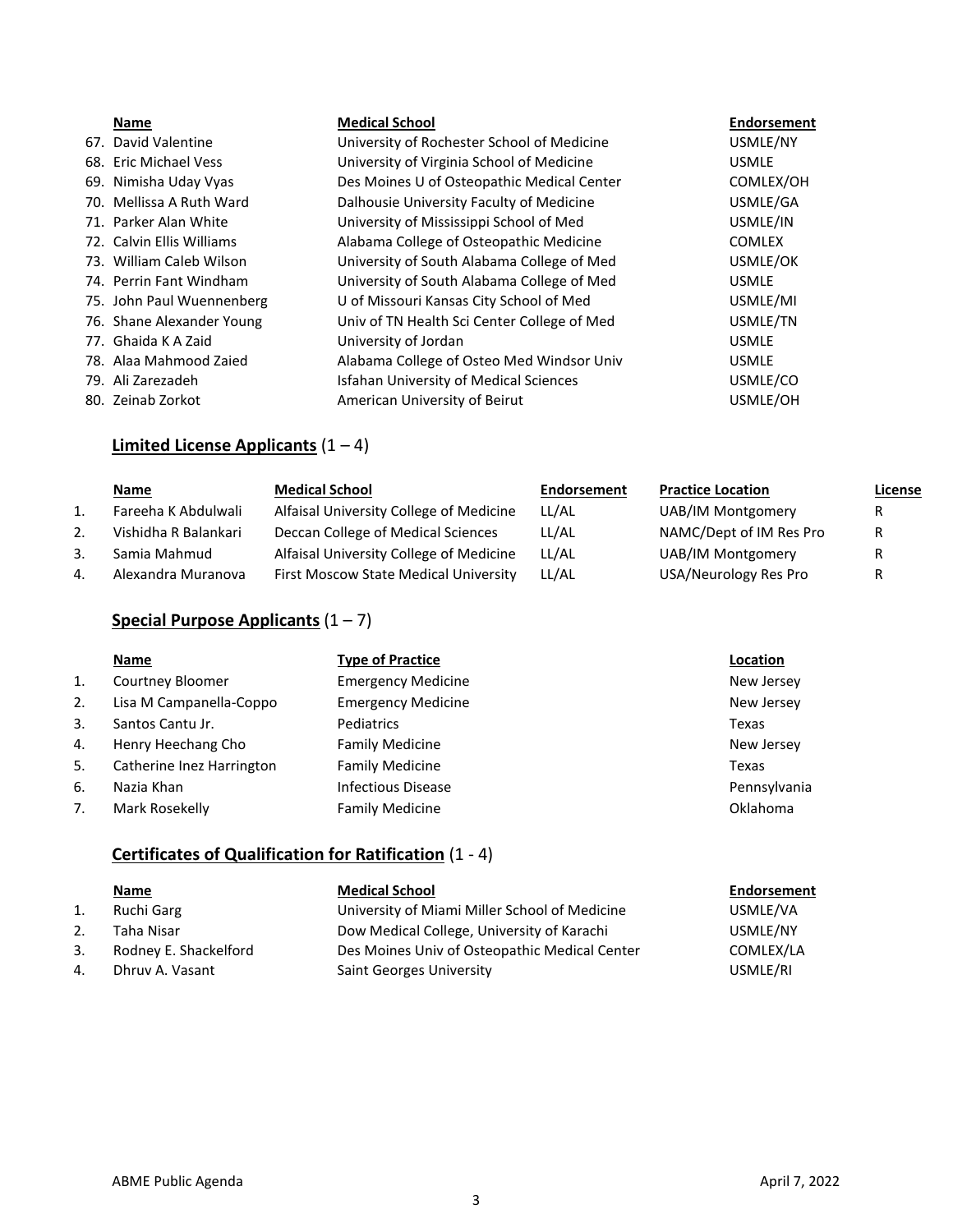## **PHYSICIAN ASSISTANTS**

## **A.A. License Applicants**

| Name                        | School                       | <b>NCCAA</b> |
|-----------------------------|------------------------------|--------------|
| Elizabeth Sara Maddox, A.A. | Nova Southeastern University | 5021         |

# **P.A. License Applicants** (1 – 11)

| <b>Name</b>                    | <b>School</b>                 | <b>NCCPA</b> |
|--------------------------------|-------------------------------|--------------|
| Jessica Layne Baker, P.A.      | Lipscomb University           | 1182449      |
| John Collin Carr, P.A.         | South College                 | 1192364      |
| Iris Veronica Carson, P.A.     | <b>UAB</b>                    | 1184754      |
| Leah Margaret Guarisco, P.A.   | South College                 | 1192618      |
| Tiffany Celeste Jones, P.A.    | South College                 | 1116487      |
| Julie Dawn Shoffstall, P.A.    | <b>UAB</b>                    | 1108935      |
| Anna Catherine Smith, P.A.     | <b>UAB</b>                    | 1184896      |
| Caroline Alexandra Smith, P.A. | <b>UAB</b>                    | 1184897      |
| Caitlin Frances Sparks, P.A.   | University of the Cumberlands | 1194976      |
| Alexander Louis Williams, P.A. | South College                 | 1192358      |
| Thomas Wojak, P.A.             | University of Nebraska        | 1183095      |
|                                |                               |              |

# **P.A. / A.A. Registration and Requests Within Protocol** (1 – 29)

|                | PA / Physician                 | <b>Registration / Requests</b> |
|----------------|--------------------------------|--------------------------------|
| $\mathbf{1}$ . | Brent Blackwell, P.A.          | Registration                   |
|                | Timothy Shaw, D.O.             | <b>Remote Site</b>             |
|                | Surgery/ Emergency Medicine    |                                |
| 2.             | Elizabeth Bragg, P.A.          | Registration                   |
|                | Joshua Harpool, M.D.           |                                |
|                | Internal Medicine              |                                |
| 3.             | Anna Breedlove, P.A.           | Registration                   |
|                | Gavin Wilks, M.D.              |                                |
|                | <b>Surgery Critical Care</b>   |                                |
| 4.             | Ra'Shun Le'Liece Conner, P.A.  | Registration                   |
|                | Andrew Collins, M.D.           |                                |
|                | Hospitalist/ Internal Medicine |                                |
| 5.             | Connor Wilman Crain, P.A.      | Registration                   |
|                | Enrique Gongora, M.D.          |                                |
|                | Cardiothoracic Surgery         |                                |
| 6.             | Rebecca Leigh Curtis, P.A.     | Registration                   |
|                | Robert Irwin Oliver, Jr., M.D. |                                |
|                | <b>Plastic Surgery</b>         |                                |
| 7 <sub>1</sub> | Nhi Dai, P.A.                  | Registration                   |
|                | Stuart Tieszen, M.D.           | <b>Remote Sites</b>            |
|                | <b>Internal Medicine</b>       |                                |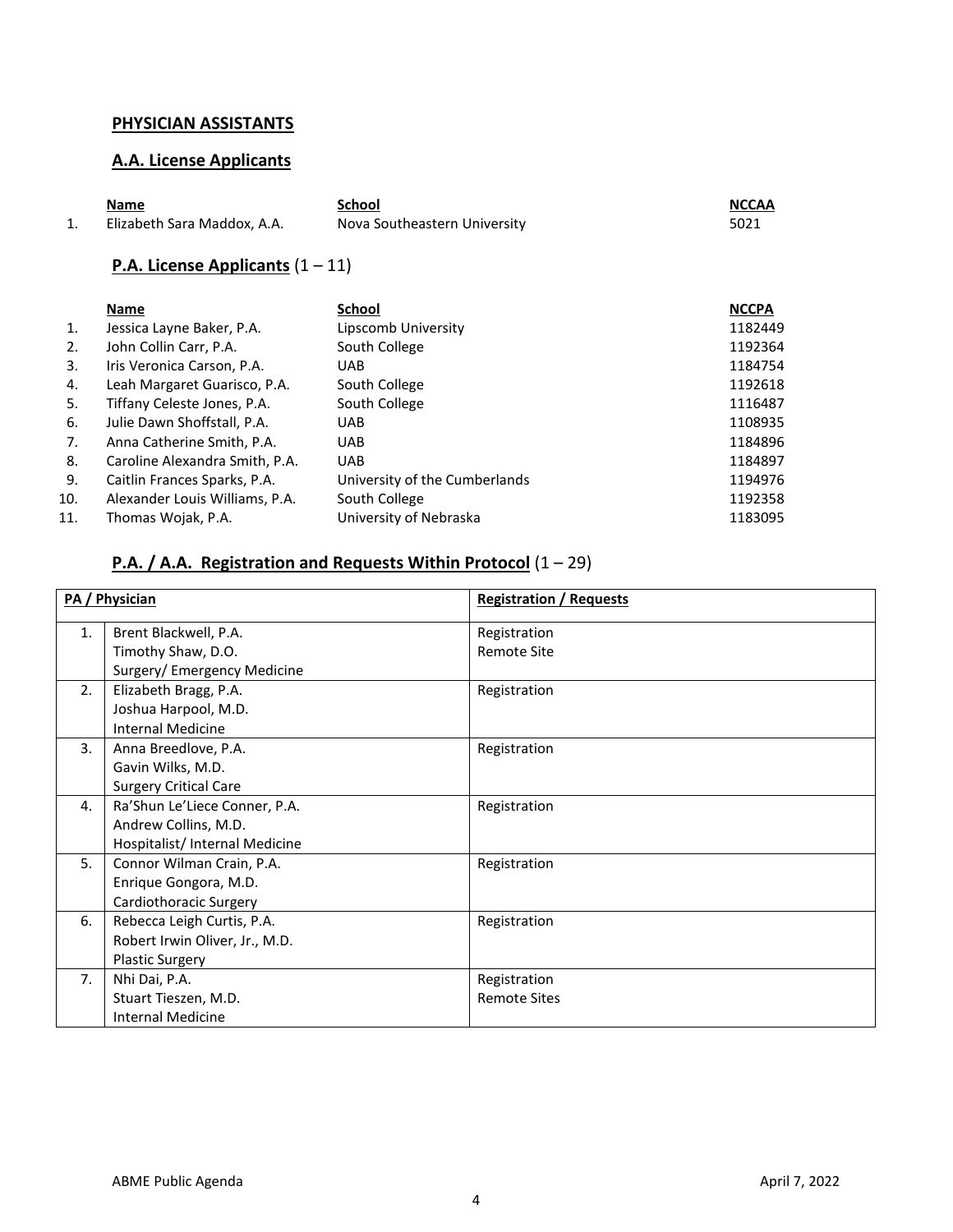| PA / Physician |                                                                                                           | <b>Registration / Requests</b>                                                                                                                                                                                                             |  |
|----------------|-----------------------------------------------------------------------------------------------------------|--------------------------------------------------------------------------------------------------------------------------------------------------------------------------------------------------------------------------------------------|--|
| 8.             | Chelsi Ganus Davis, P.A.<br>Mario Maruthur, M.D.<br>Dermatology                                           | Registration<br>Methotrexate<br>Non-biologic disease-modifying anti-rheumatic drugs<br>(DMARDs)<br>Biologic or Biosimilar DMARDs and Anti-tumor necrosis<br>factor drugs (anti-TNF)<br>Other Biologics or Biosimilars (excluding anti-TNF) |  |
| 9.             | Mary Payton Davis, P.A.<br>Douglas Minnich, M.D.<br><b>Thoracic Surgery</b>                               | <b>Transfer Supervised Practice</b><br><b>Critical Care Specialty Protocol:</b><br>Central Venous Line Insertion- Internal Jugular<br>Central Venous Line Insertion- Femoral                                                               |  |
| 10.            | Kerissa MeEtta Deese, P.A.<br>Qi Wan, M.D.<br><b>Internal Medicine</b>                                    | Registration<br><b>Remote Site</b><br>Limited Protocol Comprehensive Physical Examination                                                                                                                                                  |  |
| 11.            | Freddy Dillard, Jr., P.A.<br>Ronald Roan, M.D.<br>Anesthesiology/ Critical Care                           | <b>Additional Site</b><br><b>Grandview Medical Center</b><br>3690 Grandview Parkway<br>Birmingham, Alabama 35243                                                                                                                           |  |
| 12.            | Stephanie Marie Flood, P.A.<br>Theodore Woods, Jr., M.D.<br>General Medicine/ Preventive Medicine         | Registration                                                                                                                                                                                                                               |  |
| 13.            | Andrea Perdue Hayes, P.A.<br>Jai Deep Thakur, M.D.<br>Neurosurgery                                        | Registration<br><b>Transfer Request to Train</b><br>Removal of intracranial/intraventricular pressure<br>monitor/drain<br>Shunt programming and interrogation<br>CSF shunt tap                                                             |  |
| 14.            | Ashton T. Hollingsworth, P.A.<br>Grady Maddox, M.D.<br>Orthopedic Surgery                                 | Registration                                                                                                                                                                                                                               |  |
| 15.            | Matthew Howington, P.A<br>John Patrick Young, M.D.<br>Orthopedic Surgery                                  | Registration                                                                                                                                                                                                                               |  |
| 16.            | Kathryn Kennedy, P.A.<br>Puneet Aulakh, M.D.<br>IM/Sleep Medicine/ Critical Care                          | Registration                                                                                                                                                                                                                               |  |
| 17.            | Brianna Diane McKay, P.A.<br>Mukul Shegal, M.D.<br><b>Pediatric Critical Care</b>                         | Registration                                                                                                                                                                                                                               |  |
| 18.            | Mary Michael Miles, P.A.<br>John Eliot Huidekoper, M.D.<br>Anesthesiology/ Critical Care                  | Registration                                                                                                                                                                                                                               |  |
| 19.            | Molly Lynn Miller, P.A.<br>Constantine Burgan, M.D.<br>Radiology                                          | Approval of Supervised practice<br><b>Critical Care Specialty Protocol:</b><br>Paracentesis                                                                                                                                                |  |
| 20.            | Christopher J. Newell, Sr., P.A.<br>Robert Lewis Wilson, Jr., M.D.<br><b>Thoracic and Cardiac Surgery</b> | Registration                                                                                                                                                                                                                               |  |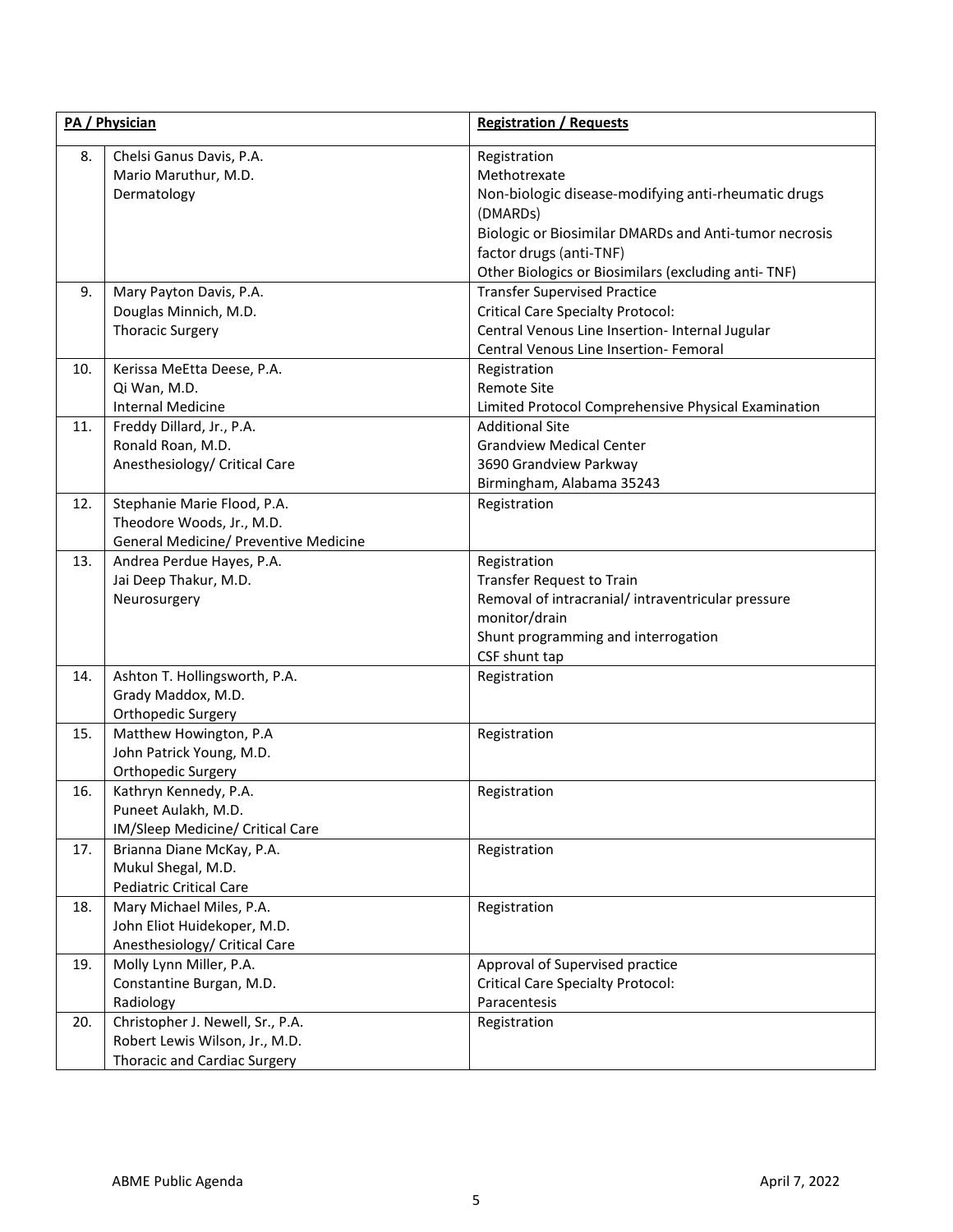|     | PA / Physician                                                                                           | <b>Registration / Requests</b>                                                                                   |
|-----|----------------------------------------------------------------------------------------------------------|------------------------------------------------------------------------------------------------------------------|
| 21. | Eric Pozzo, P.A.<br>Joshua E. Smith, M.D<br>Anesthesiology/ Critical Care                                | <b>Additional Site</b><br><b>Grandview Medical Center</b><br>3690 Grandview Parkway<br>Birmingham, Alabama 35243 |
| 22. | Jason Presley, P.A.<br>Karen Jimenez, M.D.<br><b>Internal Medicine</b>                                   | Registration<br><b>Remote Site</b><br>Limited Protocol Comprehensive Physical Examination                        |
| 23. | AnaCecilia Rush, P.A.<br>Shikha Mehta, M.D.<br>Nephrology                                                | Registration<br>Antineoplastic Agents                                                                            |
| 24. | Benjamin Thompson, P.A.<br>Matthew Erwood, M.D.<br><b>Neurological Surgery</b>                           | Registration                                                                                                     |
| 25. | Anna Traywick, P.A.<br>Mark Harrigan, M.D.<br><b>Neurological Surgery</b>                                | Registration                                                                                                     |
| 26. | Kyle James Voss, P.A.<br>Joshua Heath Williams, M.D.<br>Family Medicine/ Emergency Medicine/ Urgent Care | Registration<br>Methotrexate<br>Non-biologic disease-modifying anti-rheumatic drugs<br>(DMARDs)                  |
| 27. | Eleanor Joyce Watson, P.A.<br>John Eliot Huidekoper, M.D.<br>Anesthesiology/ Critical Care               | Registration                                                                                                     |
| 28. | James Watts, P.A.<br>Domagoi Mladinov, M.D.<br>Anesthesiology/ Critical Care                             | Registration                                                                                                     |
| 29. | David Wood, P.A.<br>Ronald Roan, M.D.<br>Anesthesiology/ Critical Care                                   | <b>Additional Site</b><br><b>Grandview Medical Center</b><br>3690 Grandview Parkway<br>Birmingham, Alabama 35243 |

# **P.A. / A.A. Registration and Requests Outside Protocol**

|          | PA / Physician        | <b>Registration / Requests</b> |
|----------|-----------------------|--------------------------------|
| <b>.</b> | Thomas Grimaldi, P.A. | Registration                   |
|          | Jerry McLane, M.D.    | Remote Site (s)                |
|          | Internal Medicine     |                                |

## **PHYSICIAN ASSISTANTS ADVISORY COMMITTEE**

Physician Assistants Advisory Committee Meeting – Tuesday, April 5, 2022, at 4:00 p.m.

## **Items Pending Physician Assistants' Advisory Committee Review (1 - 4)**

| Request                                                                                         |
|-------------------------------------------------------------------------------------------------|
| Request from UAB: APP Performance of Botox Injection for Chronic Migraine                       |
| Request from PA member of Advisory Committee: Standard Language for Biopsies (Skin) Shave/Punch |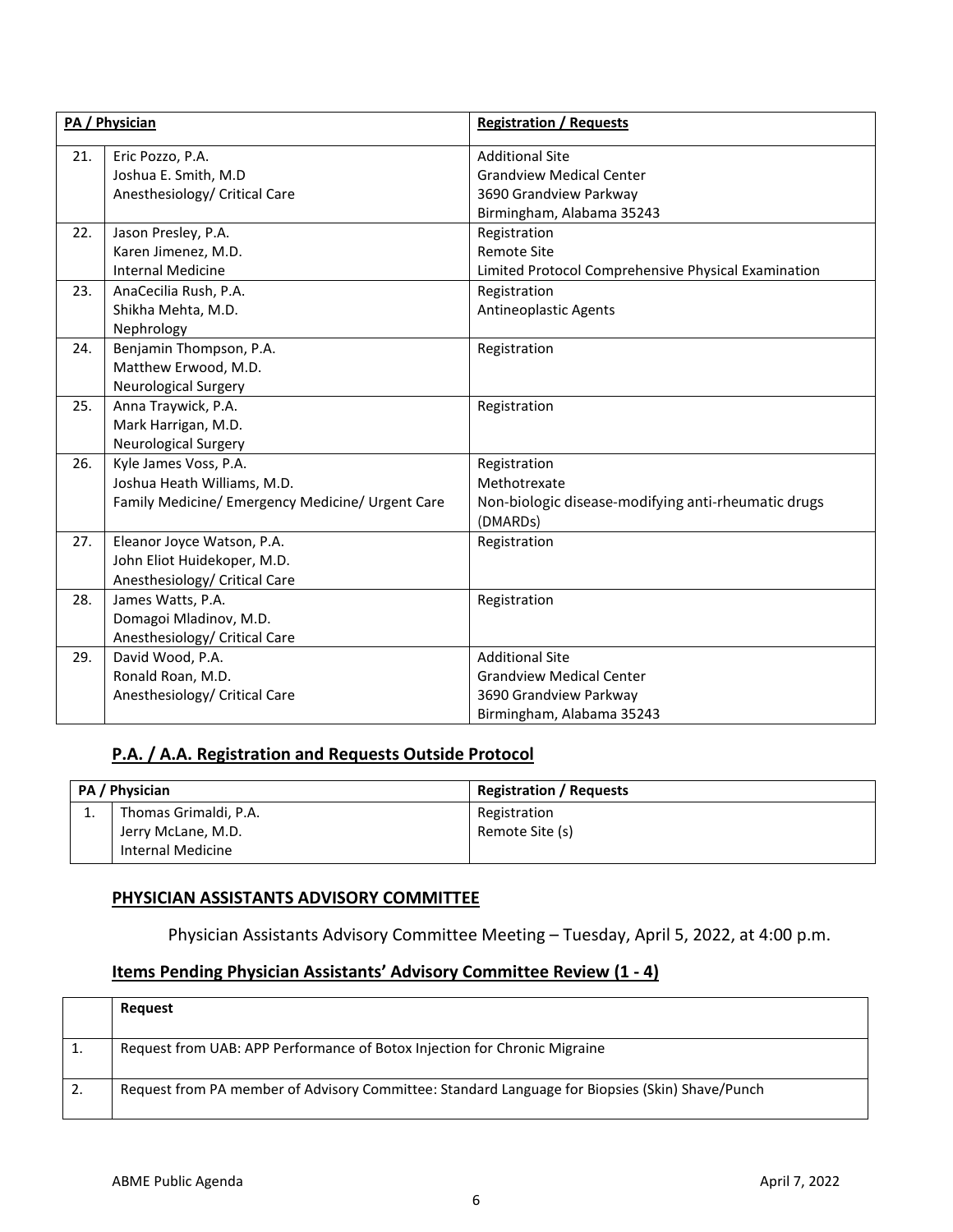|     | Request                                                                                                   |
|-----|-----------------------------------------------------------------------------------------------------------|
| -3. | Request from BME: Insertion of Non-Tunneled Central Venous Line Insertion- Less than 14F                  |
| 4.  | Request from PA member of Advisory Committee: Board CME requirements to align with NCCPA CME requirements |

## **ADVANCED PRACTICE PROVIDERS**

## **Collaborative Practice Applicants**

- 1. Collaborative Practice Registration Applicants (1 236)
- 2. Collaborative Practice Modification Applicants  $(1 72)$
- 3. Limited Protocol Applicants  $(1 11)$

## **APN Miscellaneous Skills Requests Within Protocol** (1 – 19)

|  | Physician<br><b>CRNP</b> | <b>Physician Specialty</b><br><b>NP National Certification</b> | <b>Request</b> |
|--|--------------------------|----------------------------------------------------------------|----------------|
|  |                          |                                                                |                |

|    | <b>Request to Train or Transfer: Critical Care Specialty Protocol</b> |                                               |                                                                                                                                                                                                                                               |  |  |
|----|-----------------------------------------------------------------------|-----------------------------------------------|-----------------------------------------------------------------------------------------------------------------------------------------------------------------------------------------------------------------------------------------------|--|--|
| 1. | Sheetal Gandorta, M.D.<br>Barbara Thornton, CRNP                      | <b>Critical Care Medicine</b><br>AGAC-NP      | To train Critical Care Specialty Protocol: central venous<br>line insertion, internal jugular, and femoral and arterial<br>line insertion femoral                                                                                             |  |  |
| 2. | Brendan McGuire, M.D.<br>Brooke Little, CRNP                          | Gastroenterology<br>AGPC-NP                   | To train Critical Care Specialty Protocol: Paracentesis                                                                                                                                                                                       |  |  |
| 3. | Kyndal McKnight, M.D.<br>Margaret Zink, CRNP                          | <b>Internal Medicine</b><br>AGAC-NP           | To train Critical Care Specialty Protocol: central venous<br>line insertion, internal jugular and femoral up to 13<br>French to include vas cath                                                                                              |  |  |
| 4. | Rohit Patel, M.D.<br>Matthew Johnson, CRNP                            | <b>Pulmonary Disease</b><br>AGAC-NP           | To train Critical Care Specialty Protocol: central venous<br>line insertion, internal jugular                                                                                                                                                 |  |  |
| 5. | Christopher Roney, M.D.<br>Joshua Hughes, CRNP                        | <b>Internal Medicine</b><br>AGAC-NP           | To train Critical Care Specialty Protocol: central venous<br>line insertion, internal jugular, and femoral, central<br>venous line remove and replace over guide wire, and<br>central venous line removal, percutaneous                       |  |  |
| 6. | Mohammed Shubair, M.D.<br>Joseph Hooks, CRNP                          | <b>Pulmonary Disease</b><br>AGAC-NP           | To train Critical Care Specialty Protocol: central venous<br>line insertion, internal jugular                                                                                                                                                 |  |  |
| 7. | Farin Smith, M.D.<br>Katherine Tortoris, CRNP                         | Surgery, Critical Care<br>Medicine<br>AGAC-NP | To train Critical Care Specialty Protocol: central venous<br>line insertion, internal jugular; central venous line<br>insertion, femoral; central venous line remove and<br>replace over Guide Wire, and arterial line insertion,<br>femoral. |  |  |
|    | <b>Request to Train or Transfer: Orthopedic Specialty Protocol</b>    |                                               |                                                                                                                                                                                                                                               |  |  |
| 8. | Leon Davis, M.D.<br>Angela Rayborn, CRNP                              | <b>Internal Medicine</b><br><b>FNP</b>        | To train for Orthopedic Specialty Protocol:<br>arthrocentesis/knee joint; and pes anserine.                                                                                                                                                   |  |  |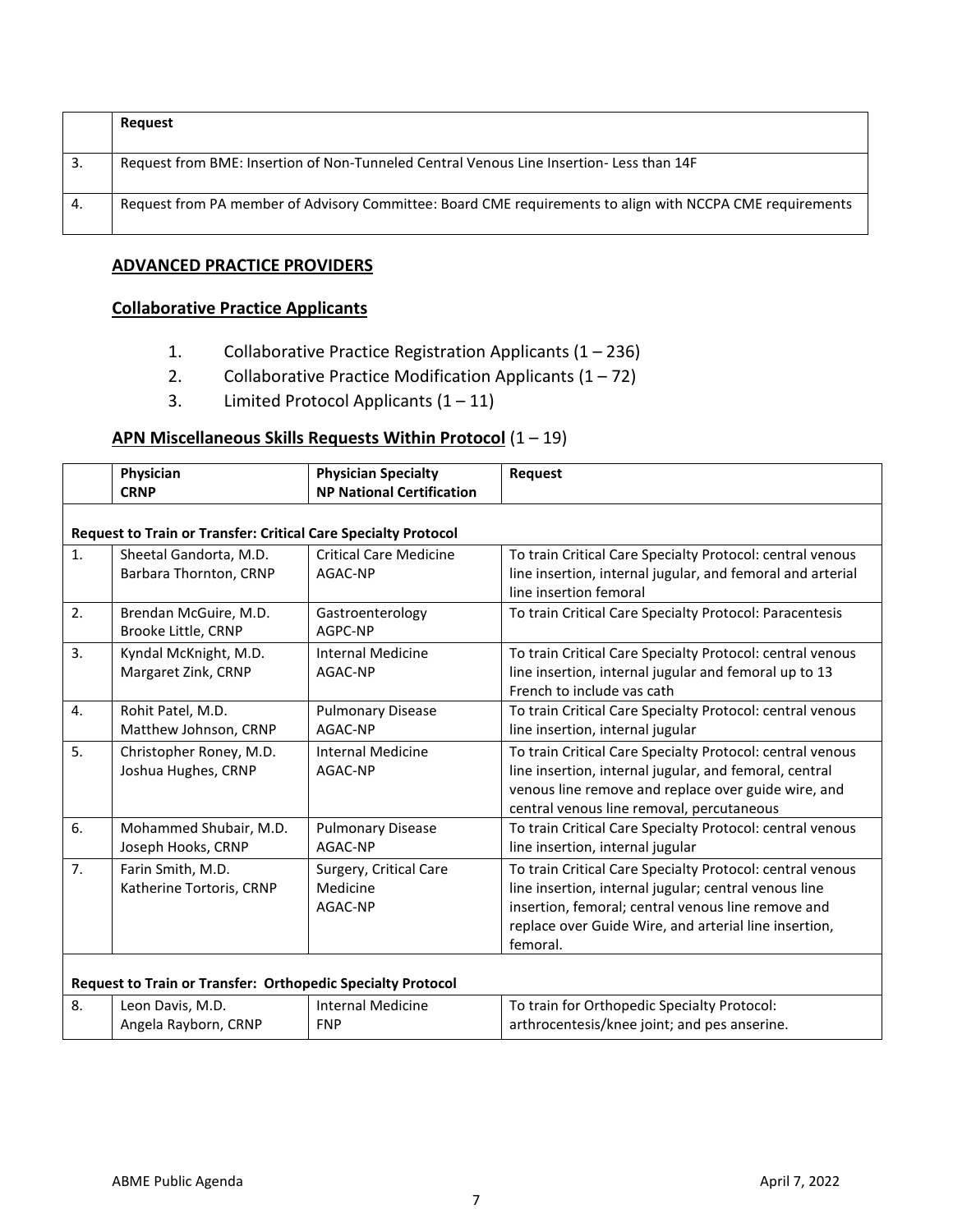|     | Physician<br><b>CRNP</b>                                         | <b>Physician Specialty</b><br><b>NP National Certification</b> | Request                                                                                                                                                                                                                                                             |
|-----|------------------------------------------------------------------|----------------------------------------------------------------|---------------------------------------------------------------------------------------------------------------------------------------------------------------------------------------------------------------------------------------------------------------------|
| 9.  | Rick Harrelson, M.D.<br>Cecilia Robinson, CRNP                   | <b>Emergency Medicine</b><br><b>FNP</b>                        | To transfer Orthopedic Specialty Protocol:<br>acromioclavicular joint; subacromial bursa;<br>olecranon.bursa; arthrocentesis/knee joint; pes anserine;<br>and greater trochanteric bursa and transfer previously<br>approved supervised practice.                   |
|     | <b>Request Approval: Supervised Practice</b>                     |                                                                |                                                                                                                                                                                                                                                                     |
| 10. | Paul Avenel, M.D.                                                | <b>General Surgery</b>                                         | To approve supervised practice for Hyperbaric Oxygen                                                                                                                                                                                                                |
|     | Ashley Lusk, CRNP                                                | AGAC-NP                                                        | Therapy.                                                                                                                                                                                                                                                            |
| 11. | Nathan Carter, M.D.<br>Bobby Landrum, CRNP                       | <b>Internal Medicine</b><br><b>ANP</b>                         | To approve supervised practice for Critical Care Specialty<br>Protocol including central venous line insertion, internal<br>jugular and femoral, central venous line remove and<br>replace over guide wire, arterial line insertion, femoral,<br>and thoracentesis. |
| 12. | Michael Crain, M.D.<br>Rebecca Gander, CRNP                      | <b>Critical Care Medicine</b><br>AGAC-NP                       | To approve supervised practice for Critical Care Specialty<br>Protocol including central venous line insertion, internal<br>jugular, and femoral, and arterial line, femoral.                                                                                       |
| 13. | John Davis, M.D.<br>Christina Anderson, CRNP                     | <b>Family Medicine</b><br><b>FNP</b>                           | To approve supervised practice for Orthopedic Specialty<br>Protocol including arthrocentesis/knee joint.                                                                                                                                                            |
| 14. | Elizabeth Jacobson, M.D.<br>Alison Peterson, CRNP                | Dermatology<br><b>FNP</b>                                      | To approve supervised practice for Ultraviolet Therapy,<br>direction and maintenance and chemical peel, superficial<br>depth.                                                                                                                                       |
| 15. | Margaret Liang, M.D.<br>Samantha Harris, CRNP                    | Oncology<br><b>FNP</b>                                         | To approve supervised practice for colposcopy with<br>biopsy and endocervical curettage.                                                                                                                                                                            |
| 16. | Joshua Wharton, M.D.<br>Taylor Prince, CRNP                      | Dermatology<br><b>FNP</b>                                      | To approve Supervised Practice for<br>performance of Intralesional Injection of Benign<br>Lesion                                                                                                                                                                    |
|     | Request to Train or Transfer Trigger Point Injections below T-12 |                                                                |                                                                                                                                                                                                                                                                     |
| 17. | Varun Rimmalapudi, M.D.<br>Emily Stinnett, CRNP                  | Anesthesiology<br><b>FNP</b>                                   | To train to perform trigger point injections below T-12                                                                                                                                                                                                             |
| 18. | Chauncey Thuss, M.D.<br>Ashley Thomas, CRNP                      | <b>Occupational Medicine</b><br><b>FNP</b>                     | To train to perform trigger point injections below T-12                                                                                                                                                                                                             |
|     | <b>Miscellaneous Request</b>                                     |                                                                |                                                                                                                                                                                                                                                                     |
| 19. | Richard Chern, M.D.<br>Andrea Whitsett, CRNP                     | <b>Family Medicine</b><br><b>FNP</b>                           | To train for Intracavernosal Injections and Injection of<br><b>Vasoactive Medication</b>                                                                                                                                                                            |

# **APN Miscellaneous Skills Requests Outside Protocol** (1 – 3)

|    | Physician<br><b>CRNP</b>                   | <b>Physician Specialty</b><br><b>NP National Certification</b> | Request                                                                                  |
|----|--------------------------------------------|----------------------------------------------------------------|------------------------------------------------------------------------------------------|
| л. | David Hodgett, M.D.<br>Teri Colquett, CRNP | Surgery<br>AGAC-NP                                             | To approve supervised practice for CCSP to include<br>remove and replace over guide wire |
|    |                                            |                                                                |                                                                                          |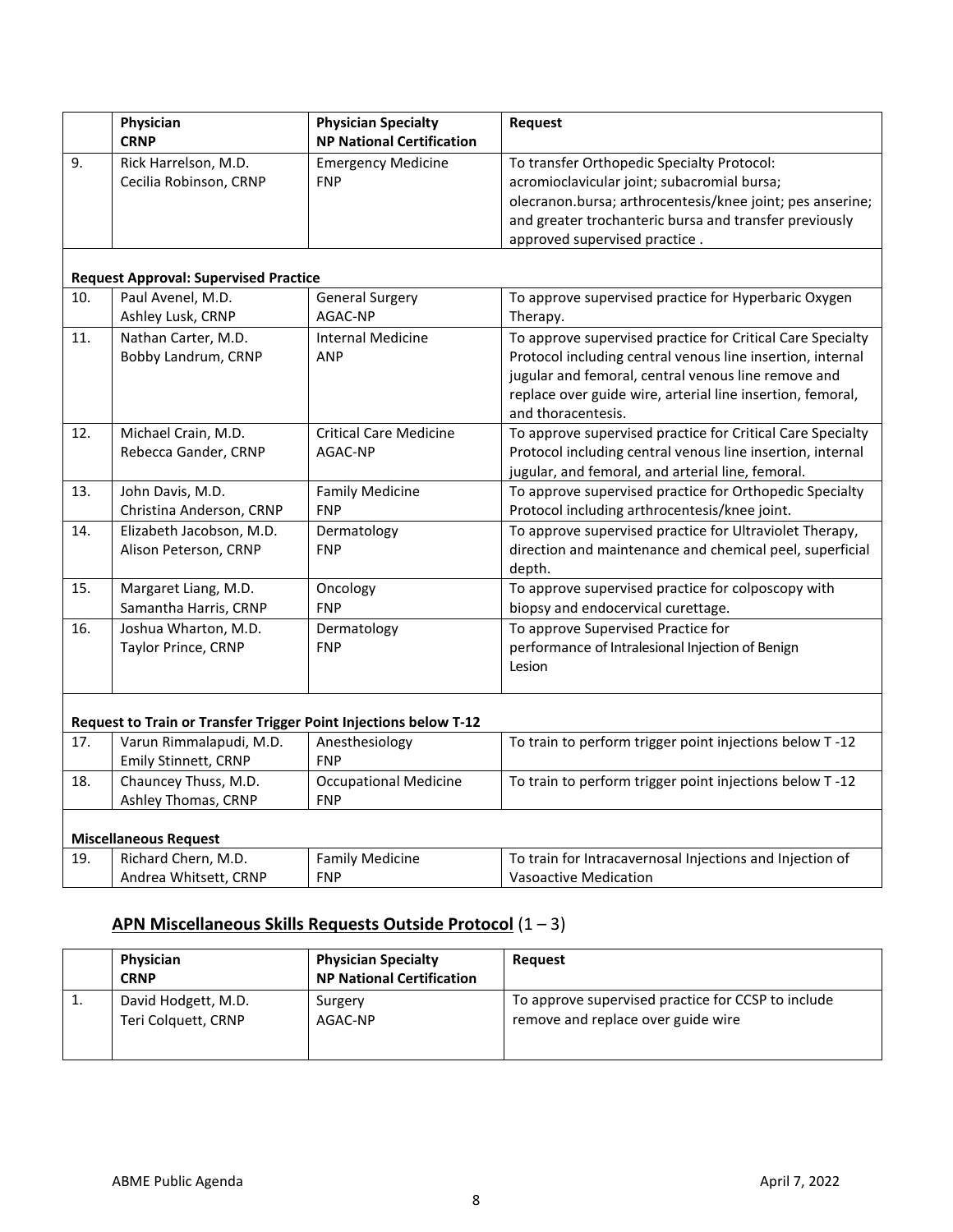| 2.  | Christopher Hope, M.D.<br>Jana Smith, CRNP | Psychiatry and Neurology/<br>Sleep Medicine<br><b>FNP</b> | To train for Interrogation and Programming of<br>Hypoglossal Nerve Stimulator |
|-----|--------------------------------------------|-----------------------------------------------------------|-------------------------------------------------------------------------------|
| -3. | Robert Wilson, M.D.                        | Thoracic/Cardiac Surgery                                  | To approve supervised practice for CCSP to include                            |
|     | Alyssa Bray, CRNP                          | <b>FNP</b>                                                | removal of pacing wires                                                       |

# **APN and PA QACSC Applicants Within Protocol** (1 – 33)

|     | <b>Physician:</b>         | CRNP/CNM/PA:                 |
|-----|---------------------------|------------------------------|
| 1.  | Nicole Angel, M.D.        | Jessica Fugua, CRNP          |
| 2.  | Gary Calhoun, M.D.        | Robin Scott, CRNP            |
| 3.  | Jeffrey DeFoor, M.D.      | Melody Smith, CRNP           |
| 4.  | Steven Furr, M.D.         | Kelly Lambeth, CRNP          |
| 5.  | Steven Furr, M.D.         | Kathryn Mitchell, CRNP       |
| 6.  | Enrico Gaspar, M.D.       | Lauren Loveless, CRNP        |
| 7.  | Enrico Gaspar, M.D.       | Patrick Sellers, CRNP        |
| 8.  | Pamela Gibbs, M.D.        | Kathryn Mitchell, CRNP       |
| 9.  | Jennifer Hadley, M.D.     | Daniel Wyers, CRNP           |
| 10. | Randall Hall, M.D.        | Kelly Lambeth, CRNP          |
| 11. | Randall Hall, M.D.        | Kathryn Mitchell, CRNP       |
| 12. | Richard Hammock, M.D.     | April Tate, CRNP             |
| 13. | Brian James, M.D.         | Anne Marie Strickland, CRNP  |
| 14. | James Jardine, M.D.       | Mitzi Thompson, CRNP         |
| 15. | Kevin Kelly, M.D.         | Ashley Ozbirn, CRNP          |
| 16. | Clint Kingsley, M.D.      | Brandi Creel, CRNP           |
| 17. | Jesse Martinez, Jr., M.D. | Treva Reeves, CRNP           |
| 18. | William McClanahan, M.D.  | Jennifer St. John, CRNP      |
| 19. | Brian McCoy, M.D.         | Jennifer Taylor, CRNP        |
| 20. | Loren McCoy, M.D.         | Sara Rickard, CRNP           |
| 21. | Byron Nelson, M.D.        | Elizabeth Gilbreath, CRNP    |
| 22. | Thomas Page, M.D.         | Christina Godfrey, CRNP      |
| 23. | Thomas Page, M.D.         | Delana Hall, CRNP            |
| 24. | Martha Read, M.D.         | Shelia Clopp, CRNP           |
| 25. | James Ruble, M.D.         | Leah Casarez, CRNP           |
| 26. | Michael Sanford, M.D.     | Samantha Simmons, CRNP       |
| 27. | Thomas Scales, M.D.       | <b>Terrica Vincent, CRNP</b> |
| 28. | Brandon Slagley, M.D.     | Nicole Seale, CRNP           |
| 29. | Zachary Stone, M.D.       | Chloe Elrod, CRNP            |
| 30. | Zachary Stone, M.D.       | Ashleigh Sullivan, CRNP      |
| 31. | Alvin Tenchavez, M.D.     | Cody Jarmon, CRNP            |
| 32. | Joe Terrell, M.D.         | Kathryn Mitchell, CRNP       |

33. Donald Vollmer, M.D. **Patricia Catlin**, CRNP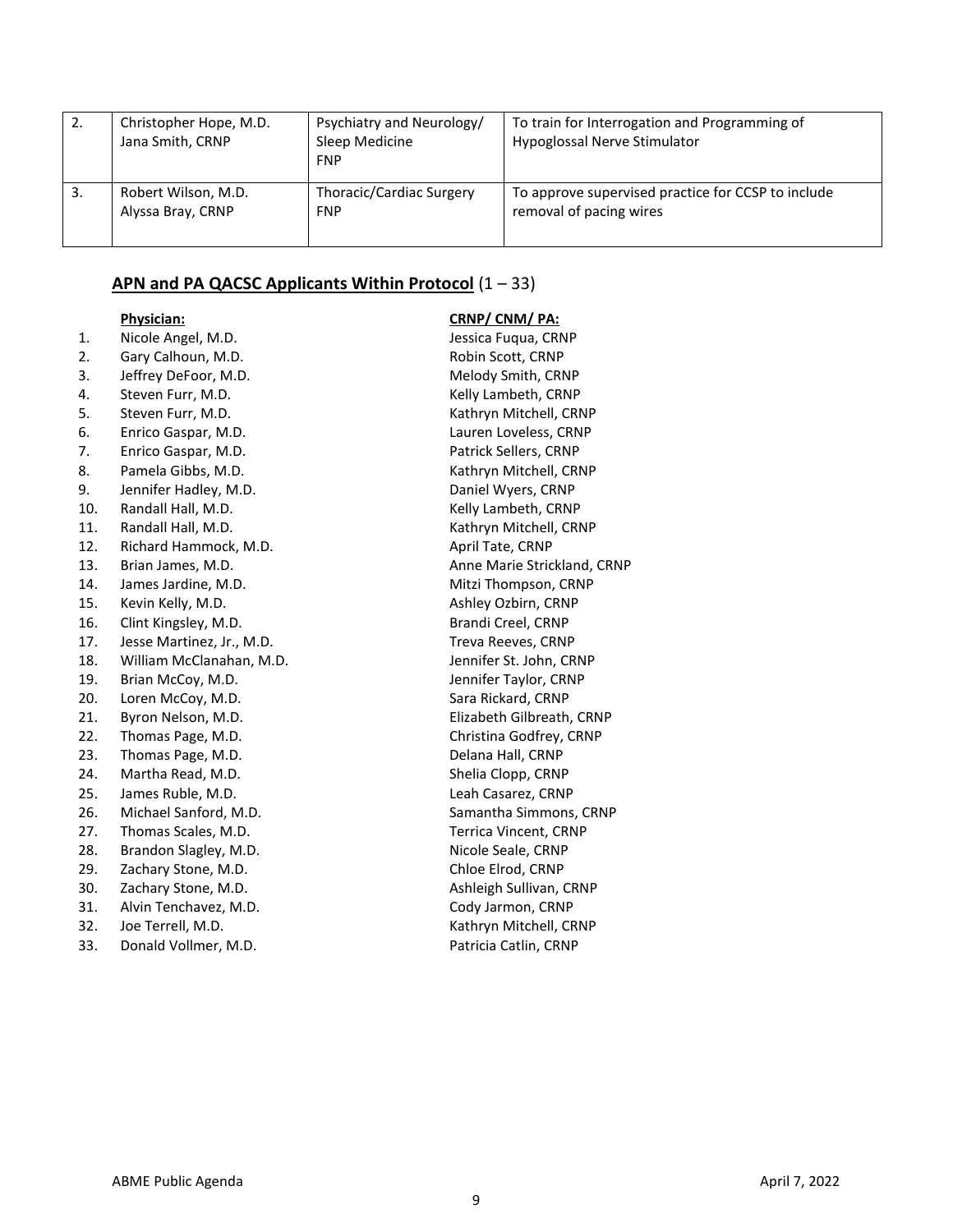| Physician / APN / Specialty<br><b>Formulary Request</b><br>Gary Calhoun, M.D.<br><b>ADHD Medications</b><br>1.<br>Robin Scott, CRNP<br><b>Hydrocodone Combinations</b> |
|------------------------------------------------------------------------------------------------------------------------------------------------------------------------|
|                                                                                                                                                                        |
|                                                                                                                                                                        |
|                                                                                                                                                                        |
|                                                                                                                                                                        |
| Physician Specialty: Family Medicine<br>Hydrocodone Cough Preps                                                                                                        |
| NP Specialty: Family NP<br>Morphine Sulfate IR                                                                                                                         |
| <b>Sites: Nursing Homes</b><br>Oxycodone IR                                                                                                                            |
| Fentanyl LA Patch                                                                                                                                                      |
| Hydrocodone ER/LA                                                                                                                                                      |
| Morphine Sulfate LA                                                                                                                                                    |
| <b>ADHD Medications</b><br>2.<br>Benjamin Carr, M.D.                                                                                                                   |
| Taylor Barrett, CRNP                                                                                                                                                   |
| Physician Specialty: Psychiatry                                                                                                                                        |
| NP Specialty: Psychiatric Mental Health NP                                                                                                                             |
| Jeffrey DeFoor, M.D.<br>3.<br><b>ADHD Medications</b>                                                                                                                  |
| Melody Smith, CRNP<br><b>Hydrocodone Combinations</b>                                                                                                                  |
| Physician Specialty: Family Medicine<br>Hydrocodone Cough Preps                                                                                                        |
| Oxycodone IR<br>NP Specialty: Adult NP                                                                                                                                 |
| Louis DiValentin, M.D.<br><b>ADHD Medications</b><br>4.                                                                                                                |
| Carson Pearce, CRNP<br><b>Hydrocodone Combinations</b>                                                                                                                 |
| Physician Specialty: Internal Medicine<br>Hydrocodone Cough Preps                                                                                                      |
| NP Specialty: Family NP                                                                                                                                                |
| Morphine Sulfate IR                                                                                                                                                    |
| Site: Ambulatory clinic/ primary care clinic.<br>Oxycodone IR                                                                                                          |
| Dr. DiValentin is medical director for local hospice<br>Tapentadol                                                                                                     |
| agency. Would prescribe in his absence.<br>Fentanyl LA Patch                                                                                                           |
| Hydrocodone ER/LA                                                                                                                                                      |
| Hydromorphone                                                                                                                                                          |
| Morphine Sulfate LA                                                                                                                                                    |
| Oxycodone LA                                                                                                                                                           |
| Oxymorphone LA                                                                                                                                                         |
| <b>Tapentadol ER</b>                                                                                                                                                   |
| <b>Hydrocodone Combinations</b><br>5.<br>Kristina Donovan, D.O.                                                                                                        |
| Oxycodone IR<br>Sheryl Clem, CRNP                                                                                                                                      |
| Physician Specialty: Physical Medicine & Rehabilitation                                                                                                                |
| NP Specialty: Adult NP                                                                                                                                                 |
| 6.<br>Robert Engles, Jr., M.D.<br><b>Hydrocodone Combinations</b>                                                                                                      |
| Destiny Dean, CRNP<br>Hydrocodone Cough Preps                                                                                                                          |
| Physician Specialty: Surgery<br>Morphine Sulfate IR                                                                                                                    |
| NP Specialty: Family NP<br>Oxycodone IR                                                                                                                                |

# **APN and PA Limited Purpose Schedule II Permit Requests Within Protocol** (1 – 23)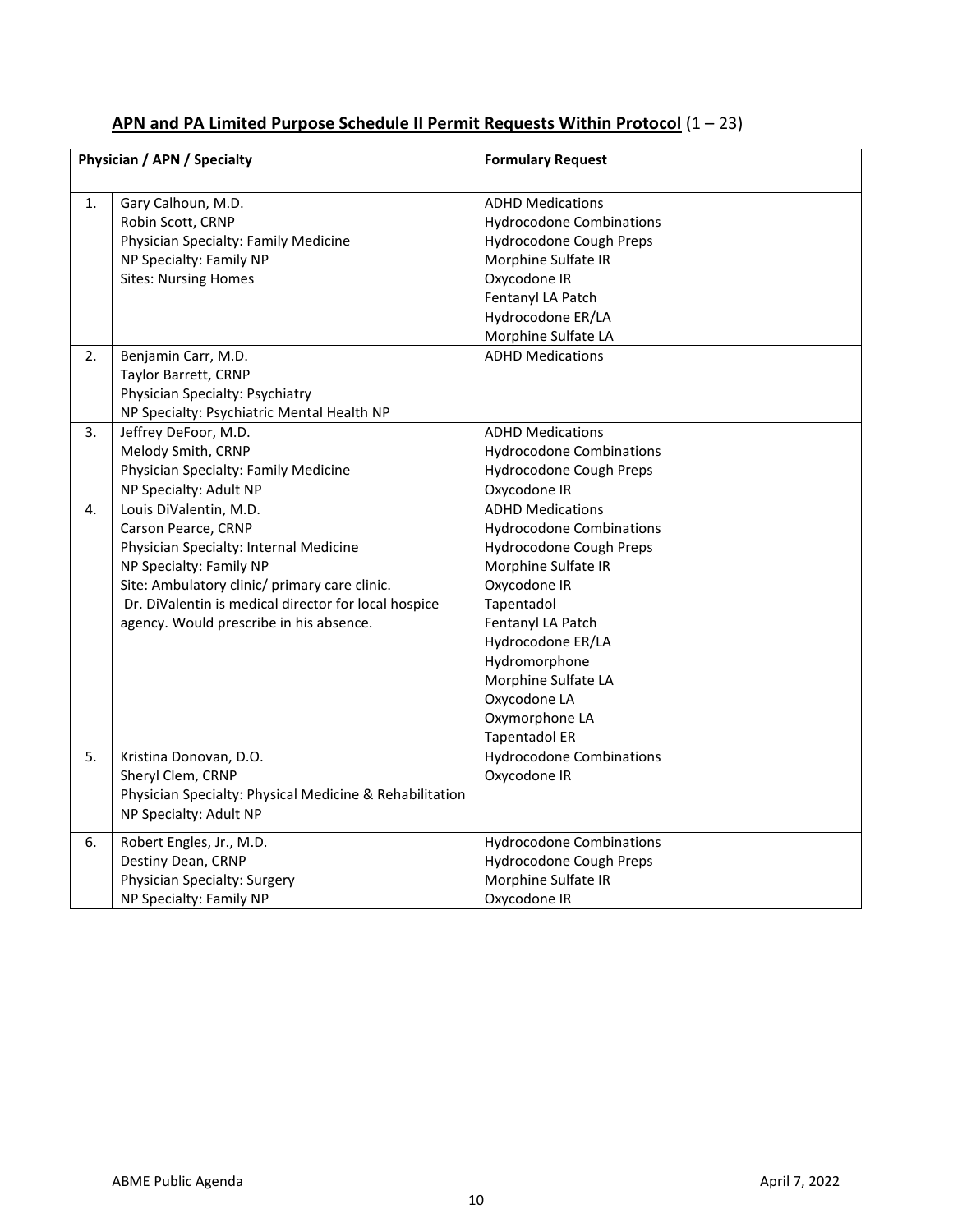|     | Physician / APN / Specialty                                                                                                                                    | <b>Formulary Request</b>                                                                                                                                                                                                                                                               |
|-----|----------------------------------------------------------------------------------------------------------------------------------------------------------------|----------------------------------------------------------------------------------------------------------------------------------------------------------------------------------------------------------------------------------------------------------------------------------------|
| 7.  | Gregory Flippo, M.D.<br>Kelsi Walden, CRNP<br>Physician Specialty: Internal Medicine<br>NP Specialty: Adult-Gerontological Acute Care NP<br>Site: Nursing Home | <b>ADHD Medications</b><br><b>Hydrocodone Combinations</b><br>Hydrocodone Cough Preps<br>Morphine Sulfate IR<br>Oxycodone IR<br>Tapentadol<br>Fentanyl LA Patch<br>Hydrocodone ER/LA<br>Hydromorphone<br>Morphine Sulfate LA<br>Oxycodone LA<br>Oxymorphone LA<br><b>Tapentadol ER</b> |
| 8.  | Steven Furr, M.D.<br>Kelly Lambeth, CRNP<br>Physician Specialty: Family Medicine<br>NP Specialty: Family NP                                                    | <b>Hydrocodone Combinations</b><br>Hydrocodone Cough Preps<br>Morphine Sulfate IR<br>Oxycodone IR<br>Tapentadol<br>Fentanyl LA Patch<br>Morphine Sulfate LA<br>Oxycodone LA<br>Oxymorphone LA<br><b>Tapentadol ER</b>                                                                  |
| 9.  | Allyson Gilstrap, M.D.<br>Kelly Petrovics, CRNP<br>Physician Specialty: Family Medicine<br>NP Specialty: Family NP                                             | <b>ADHD Medications</b><br><b>Hydrocodone Combinations</b><br>Hydrocodone Cough Preps<br>Morphine Sulfate IR<br>Oxycodone IR                                                                                                                                                           |
| 10. | Dale Greene, M.D.<br>Cynthia Poore, CRNP<br>Physician Specialty: OB GYN<br>NP Specialty: Women's Health Care NP                                                | <b>Hydrocodone Combinations</b><br>Oxycodone IR                                                                                                                                                                                                                                        |
| 11. | Jennifer Hadley, M.D.<br>Daniel Wyers, CRNP<br>Physician Specialty: Psychiatry<br>NP Specialty: Family Psychiatric and Mental Health NP                        | <b>ADHD Medications</b>                                                                                                                                                                                                                                                                |
| 12. | Randall Hall, M.D.<br>Kelly Lambeth, CRNP<br>Physician Specialty: Family Medicine<br>NP Specialty: Family NP                                                   | <b>Hydrocodone Combinations</b><br>Hydrocodone Cough Preps<br>Morphine Sulfate IR<br>Oxycodone IR<br>Tapentadol<br>Fentanyl LA Patch<br>Hydrocodone ER/LA<br>Morphine Sulfate LA<br>Oxycodone LA<br>Oxymorphone LA<br><b>Tapentadol ER</b>                                             |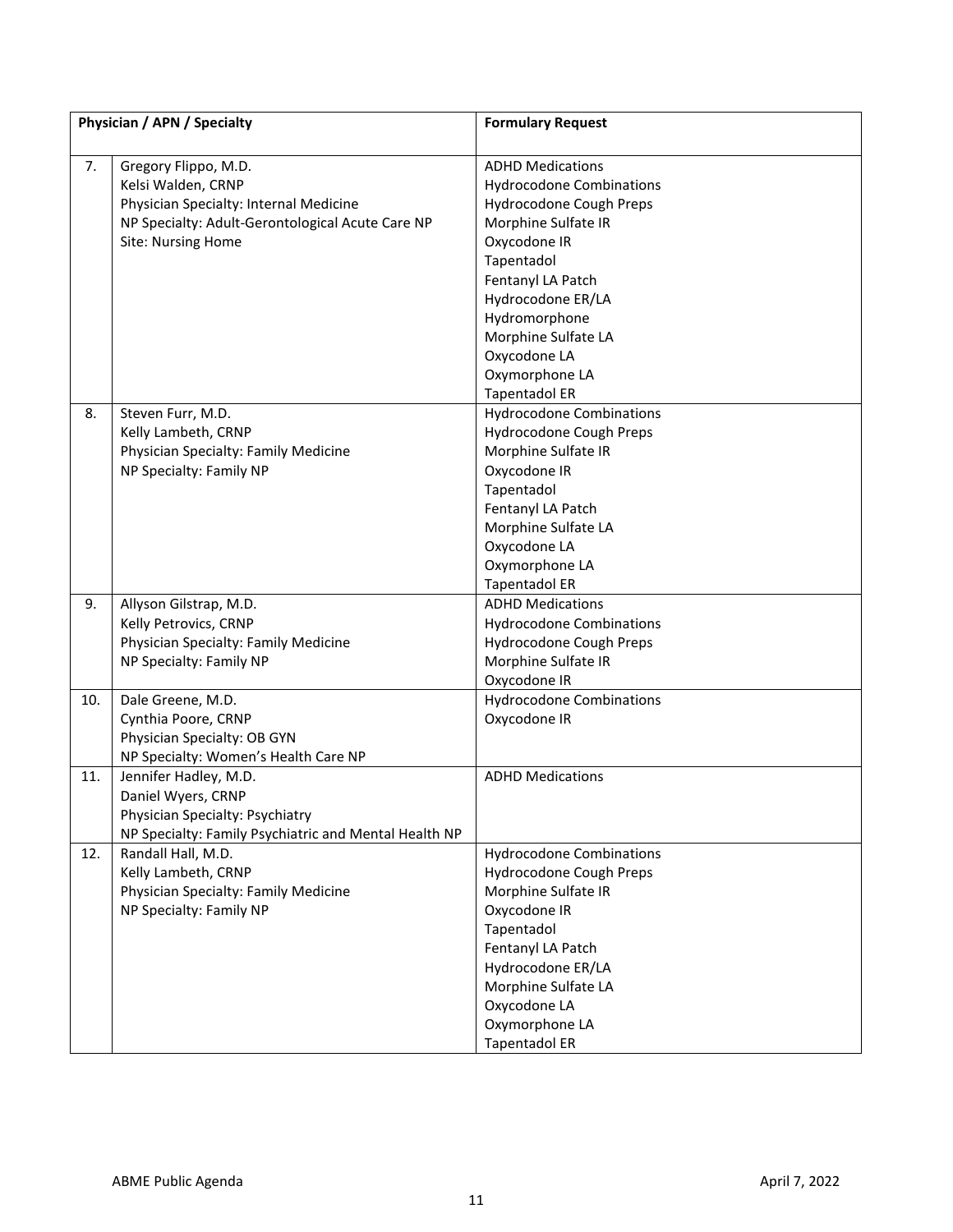|     | Physician / APN / Specialty                                                                                                           | <b>Formulary Request</b>                                                                                                                                                               |
|-----|---------------------------------------------------------------------------------------------------------------------------------------|----------------------------------------------------------------------------------------------------------------------------------------------------------------------------------------|
| 13. | Richard Hammock, M.D.<br>April Tate, CRNP<br>Physician Specialty: Family Medicine<br>NP Specialty: Adult-Gerontological Acute Care NP | <b>ADHD Medications</b><br><b>Hydrocodone Combinations</b><br>Hydrocodone Cough Preps<br>Morphine Sulfate IR<br>Oxycodone IR<br>Tapentadol                                             |
| 14. | Adam Harrison, D.O.<br>Lindsay Harrison, CRNP<br>Physician Specialty: Family Medicine<br>NP Specialty: Family NP                      | <b>Hydrocodone Combinations</b><br>Oxycodone IR                                                                                                                                        |
| 15. | James Masdon, M.D.<br>Corey Cahill, CRNP<br>Physician Specialty: Otolaryngology<br>NP Specialty: Family NP                            | <b>Hydrocodone Combinations</b><br>Hydrocodone Cough Preps<br>Oxycodone IR                                                                                                             |
| 16. | Brian McCoy, M.D.<br>Jennifer Taylor, CRNP<br>Physician Specialty: Emergency Medicine<br>NP Specialty: Family NP                      | <b>ADHD Medications</b><br><b>Hydrocodone Combinations</b><br>Hydrocodone Cough Preps<br>Oxycodone IR                                                                                  |
| 17. | Loren McCoy, M.D.<br>Sara Rickard, CRNP<br>Physician Specialty: Internal Medicine<br>NP Specialty: Family NP                          | <b>ADHD Medications</b><br><b>Hydrocodone Combinations</b><br>Hydrocodone Cough Preps<br>Oxycodone IR<br>Tapentadol                                                                    |
| 18. | Jonathan Parker, D.O.<br>Lindsey Moore, CRNP<br>Physician Specialty: Family Medicine<br>NP Specialty: Family NP                       | <b>ADHD Medications</b><br><b>Hydrocodone Combinations</b><br>Hydrocodone Cough Preps                                                                                                  |
| 19. | Shawn Trask, M.D.<br>Shaneika Shelton, CRNP<br>Physician Specialty: Pediatrics<br>NP Specialty: Psychiatric Mental Health NP          | <b>ADHD Medications</b>                                                                                                                                                                |
| 20. | Robert Wilson, M.D.<br>Alyssa Bray, CRNP<br>Physician Specialty: Cardiology, Thoracic Surgery<br>NP Specialty: Family NP              | <b>Hydrocodone Combinations</b><br>Morphine Sulfate IR<br>Oxycodone IR<br>Hydromorphone<br>Oxycodone LA                                                                                |
| 21. | Jess Youngblood, M.D.<br>John Mizelle, CRNP<br>Physician Specialty: Family Medicine<br>NP Specialty: Family NP                        | <b>ADHD Medications</b><br><b>Hydrocodone Combinations</b><br>Hydrocodone Cough Preps<br>Oxycodone IR<br>Fentanyl LA Patch<br>Hydrocodone ER/LA<br>Morphine Sulfate LA<br>Oxycodone LA |
| 22. | Milton George, D.O.<br>Joshua Rogers, P.A.<br>Physician Specialty: Family Medicine/ED                                                 | <b>ADHD Medications</b><br><b>Hydrocodone Combinations</b><br>Hydrocodone Cough Preps<br>Oxycodone IR                                                                                  |